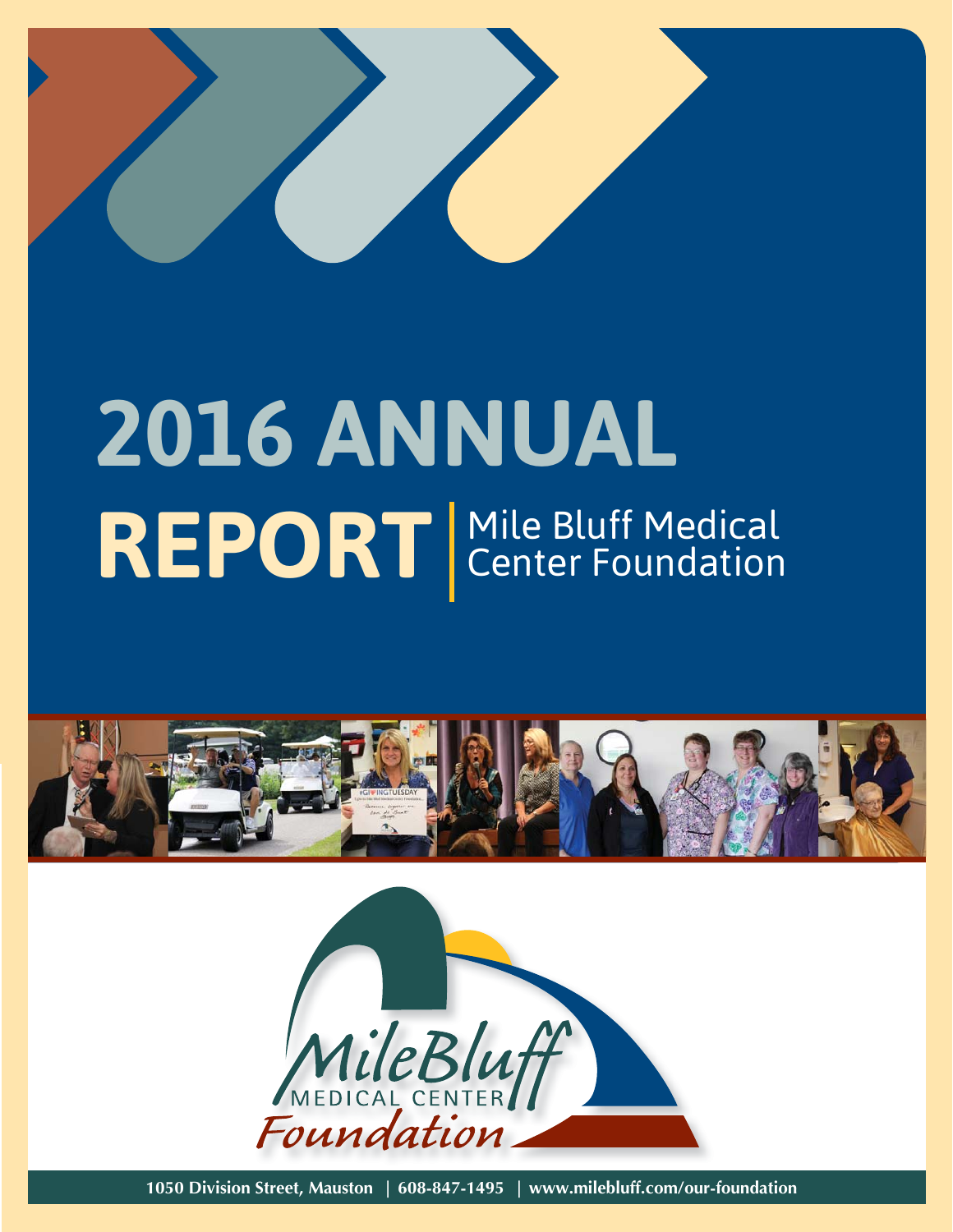# *MILE BLUFF MEDICAL CENTER FOUNDATION*

### *What is the foundation?*

The foundation raises funds to support Mile Bluff programs and services. It gives individuals and businesses the opportunity to take an active role in impacting healthcare locally.

#### *Mission*

Mile Bluff Medical Center Foundation provides philanthropic opportunities and support to Mile Bluff Medical Center, assisting in fulfilling its mission, adhering to its core values and pursuing its vision to provide the community with exceptional, personalized healthcare services.

# *A message from Martha Airth-Kindree,*

 *Executive Director*



I would like to start by acknowledging and thanking our generous donors; you are amazing. Generosity heals and saves lives. By giving back, you are demonstrating one of the most powerful expressions of compassion. I'd also like to shine a light on the medical center; the reason why the foundation exists and the purpose for why we do what we do. Everyone wants family, friends

and community members to be healthy and happy. While many of us have had good health, we all know people who have dealt with health challenges and even succumbed to illnesses. It is at these times when I am reminded of the saying that "without good health, very little else matters." This old-age adage reflects on why philanthropic efforts focused on healthcare in our community are vital.

I am grateful for the many dedicated people who work hard at Mile Bluff to make this community healthier. They ARE the medical center. They heal, comfort, educate and provide a steady hand in shaky times. Philanthropic funds support these care teams in providing the highest level of excellence in patient care and access to new technologies. This means improved patient outcomes and enhancing patients' and residents' quality of life.

I feel honored to be a part of this incredibly generous community. At the foundation, we deeply appreciate the trust and resources you invest with us.

As we reflect on 2016 and the exciting things happening throughout the medical center and our community, keep in mind that your gifts help create possibilities to transform health care and meet the needs of patients now and in the future. Gifts of any size collectively add up to accomplish great things.

On behalf of the foundation and on behalf of each patient, resident and community member we serve - thank you.

# *Foundation Groups & Representatives*

#### **Board of Directors**

This group serves as the corporate, decision-making board of the foundation.

*Members include:*

Christine Carter; David Hoffmann, MD; Sandy Linsmeyer; James M. O'Keefe; Molly Scully; Nora Scully

#### **Education**

This group reviews applications and makes recommendations in awarding the Carol Purvis Education Fund scholarship.

*Members include:*

Nikki Levenhagen; Leon Radant, MD; Terrilynn Strode; Jennifer Treat; Sherise Vaassen

#### **Friends of the Foundation**

To help Mile Bluff Medical Center carry out its mission, Friends of the Foundation assists the foundation with fundraising, community awareness and planning.

*Members include:*

Bobbi Brandt; Christine Carter; Mary Crowley; Lynn Erickson; Rev. Jeff Fairchild; Jill Finley; Craig Griffis; Daron Haugh; Ruth Kirby; Nikki Levenhagen; Sandy Linsmeyer; Becca Oetzman; James M. O'Keefe; Karen Patton; Leon Radant, MD; Marlene Rosenberg; Kari Schmidt Field; Molly Scully; Nora Scully; Terrilynn Strode; Brenda Totzke; Jennifer Treat; Theresa Tremain; Elaine Vanderslice; Sherise Vaassen

#### **Nurses Helping Nurses Committee**

This group provides tuition reimbursement to Mile Bluff nurses seeking higher education. The members plan various fundraising events throughout the year.

*Members include:*

Mary Crowley; Rhonda Larson; Kathy Marose; Terrilynn Strode; Jean Surguy; Brenda Totzke; Sherise Vaassen

#### **Charitable Giving Committee**

This group is working to establish and maintain a charitable giving program for the foundation.

#### *Members include:*

Rundi Delmore; Lynn Erickson; Craig Griffis; Nora Scully; James O'Keefe

#### **Women's Health Initiative Committee**

This group plans events like Women's Night Out and Tweens' Night Out. Its focus is raising awareness to women's health issues in the community.

#### *Members include:*

Bobbi Brandt; Mary Crowley; April Frelke; Sue Fabian; Jennifer Froh; Nikki Levenhagen; Kathy Marose; Kathy Metzenbauer; Karen Patton; Sue Wafle; Kim Walsh-Betthauser; Merikay Willer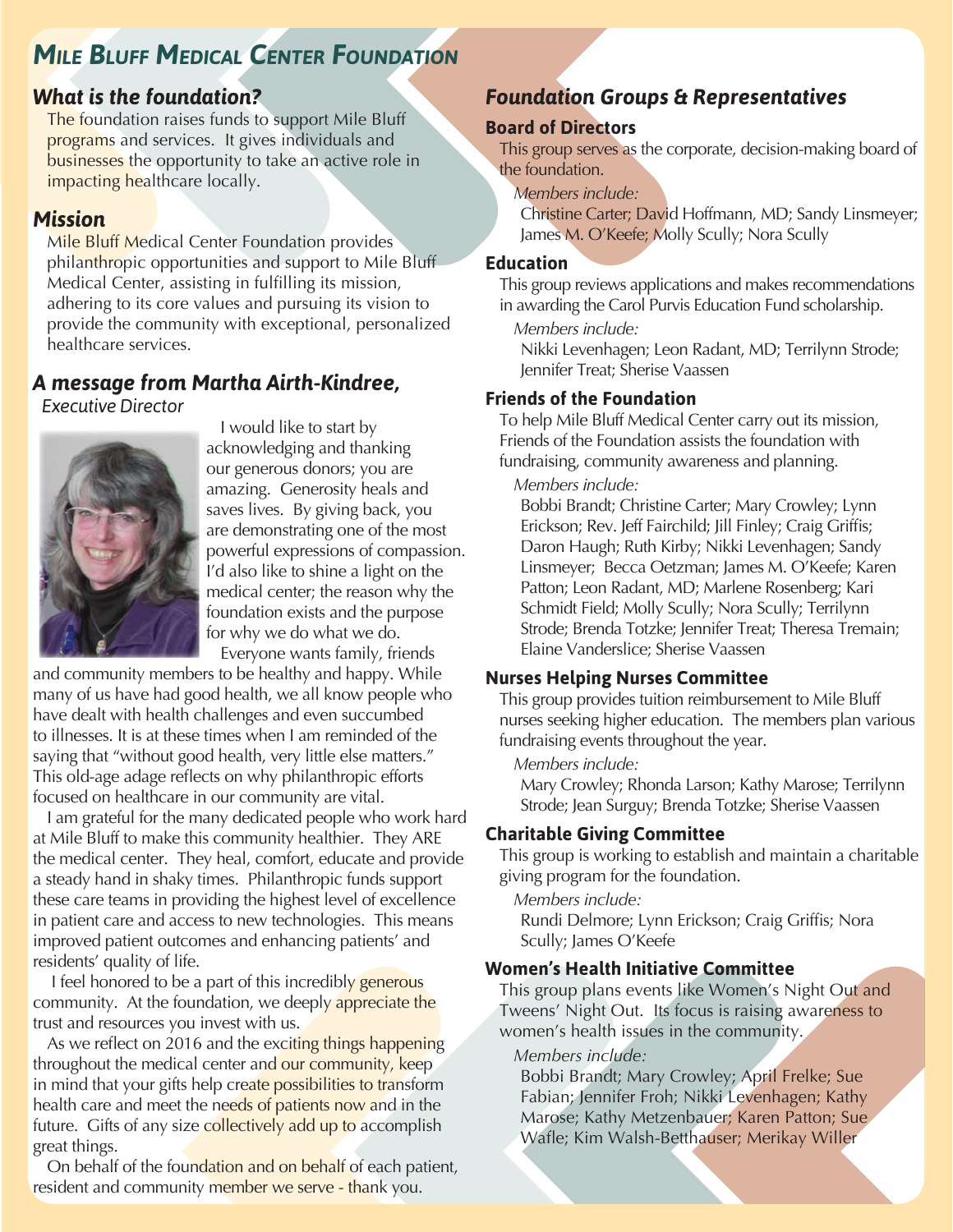# *2016 EVENTS*

# *Community Outreach Events & News*

- In April, 2016, we hosted the **3rd Annual Tweens' Night Out.** This event is organized by the Juneau County Women's Health Initiative and was open to fifth through eighth grade girls who live in the Mile Bluff service area. It featured a variety of exhibits and presentations. Girls had the opportunity to learn about everything from nail polish, to circuit training, and eating right. The event ended with the alwayspopular Outlet of the Dells style show.
- On Tuesday, November 29, the Foundation participated in **#GivingTuesday**, a social media movement dedicated to inspire giving around the world.

#GivingTuesday was held in conjunction with an open house for the foundation. Almost 100 Mile Bluff employees attended the event. They learned about



the foundation's activities and had the opportunity to support the foundation through Caring For Our Community. We look forward to participating in #GivingTuesday again on Tuesday, November 28, 2017!

• Along with financial assistance from community business partners, the foundation has provided Mile Bluff patients with a new mode of transportation, the **Community Cares Transportation Van**. We would like to thank the following businesses for their support: Hillsboro Equipment & Mauston Equipment, Inc; BTU Management; Pat Connors, Castle Rock Realty; Rudig-Jensen; Mile Bluff Medical Center; and Scully Oil Company.

We would like to give a special thanks to Mark Rudig for playing such a key role in the coordination of this project.

#### *Events & Contributions*

#### **Caring for Our Community \$29,048**

#### **Women's Night Out \$1,443**

Throughout 2016, many Mile Bluff employees and medical staff members gave to the foundation through payroll deductions.

#### **Golf Outing \$21,674**

In support of local healthcare, over 100 golfers



hit the greens at Castle Rock Golf Course on a g

perfect summer day in August. Participants had the opportunity to compete in games and raffles throughout the course, enjoy a delicious meal, and have a great time supporting local healthcare.

Save-the-date for our  $7<sup>th</sup>$  annual Golf Outing on Thursday, August 10, 2017 at Castle Rock Golf Course. We hope to see you on the greens!

#### **One-Time Contributions \$39,546**

Many community members and businesses donated funds to the foundation in 2016.

This annual event is held at Mauston High School and includes health and wellness exhibits, raffles, interactive fitness sessions, dinner, and a keynote presentation. In 2016, we welcomed Theresa Rose as our main presenter.

We hope to see the women of Juneau County and surrounding area on Thursday, October 5, 2017 at Mauston High School. We will

be focusing on the topic of mental health at our 10<sup>th</sup> annual event. We will welcome Susy Favor Hamilton and Amy Dee as our speakers this year.

#### **Golf Ball Crash for Cash 61 61 61 61 61 61 61 61 62 63,000**

Raffle tickets were sold in exchange for numbered golf balls that were dropped toward a target from over 50 feet in the air. The three closest balls to the target won cash prizes of \$1,500, \$1,000, and \$500.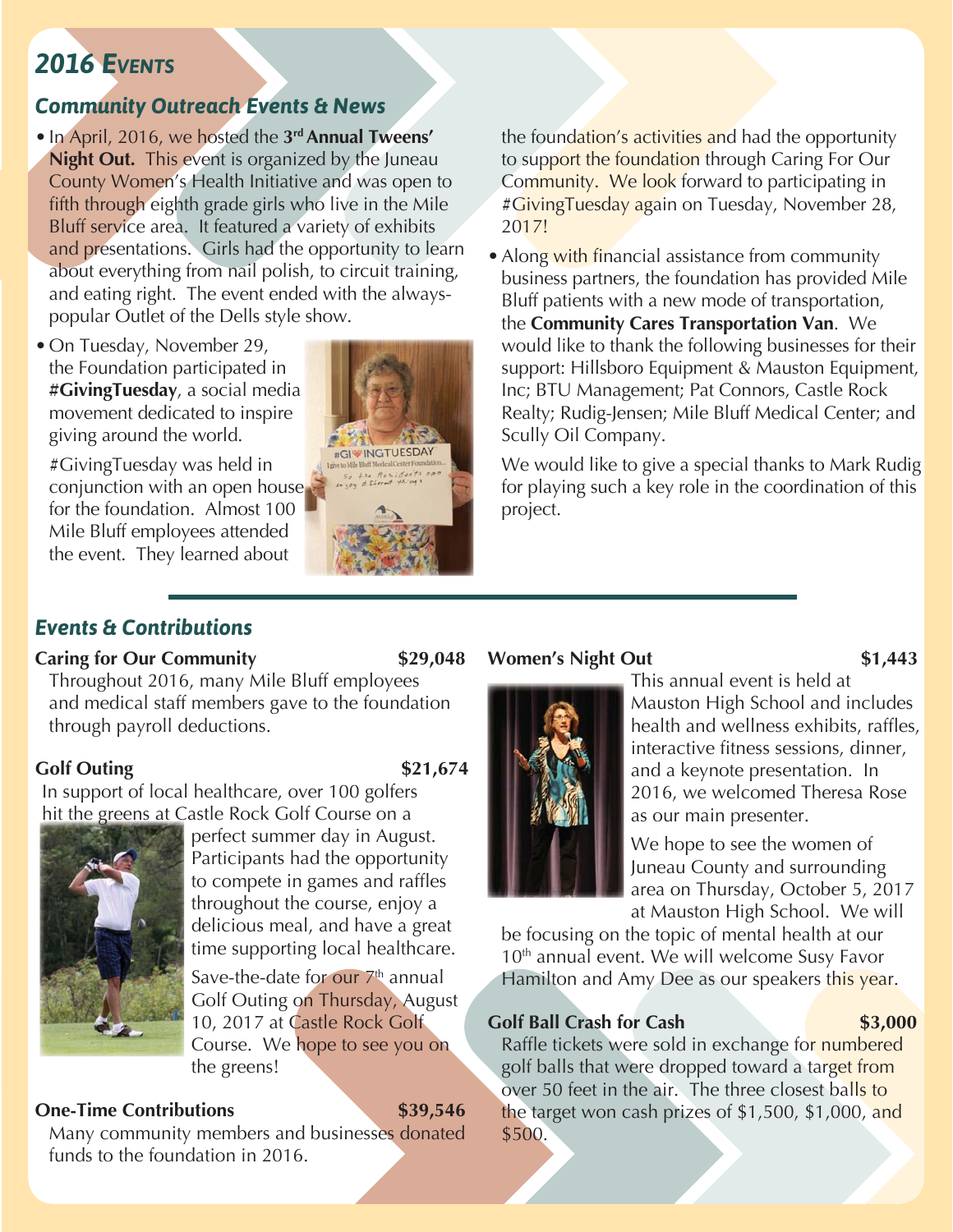# *Events & Contributions (Continued)*

#### **Spring Flower & Plant Sale \$595**

Tomatoes (including 17 varieties!), cabbage, broccoli, cauliflower, kale, kohlrabi and herbs – were all grown and donated to the foundation by our own Dolly Fleming, RN. Many thanks to Dolly for helping us all spring into the planting season.

# *Nurses Helping Nurses Events*

#### **Dueling Pianos** \$3,103

With entertainment provided by Piano Fondue, this allrequest variety show featured two "dueling" musicians. The duo played a unique blend of musical styles that entertained with everything from country and

current pop to oldies and Broadway classics. The event was held at the New Lisbon Travelers Inn.

### **Women's Night Out Raffle** \$2,604

This year, Nurses Helping Nurses took over the public raffle that is held at Women's Night Out. The raffle was

# *2016 FINANCIAL REPORT*

# *Bank Balance (Including restricted and un-restricted funds)*

*Starting balance:* \$169,123.78 (January 1, 2016) *Ending balance:* \$187,864.97 (December 31, 2016)



#### **Employee Jeans Days** \$214

Throughout 2016, there were several occasions where Mile Bluff employees could wear jeans to work when they donated to the foundation.

very popular and offered fabulous prizes like a pearl jewelry set, a night out at the Overture Center, and designer handbags.

Pizza Sales **\$886** Nurses Helping Nurses worked with Papa Murphy's Pizza to sell take-and-bake pizzas, cookies, and other seasonal treats to Mile Bluff employees.

bring in a mobile sales bus to the Mile Bluff campus.

#### **Scrub Sale** \$327

# Nurses Helping Nurses worked with Uniforms Direct to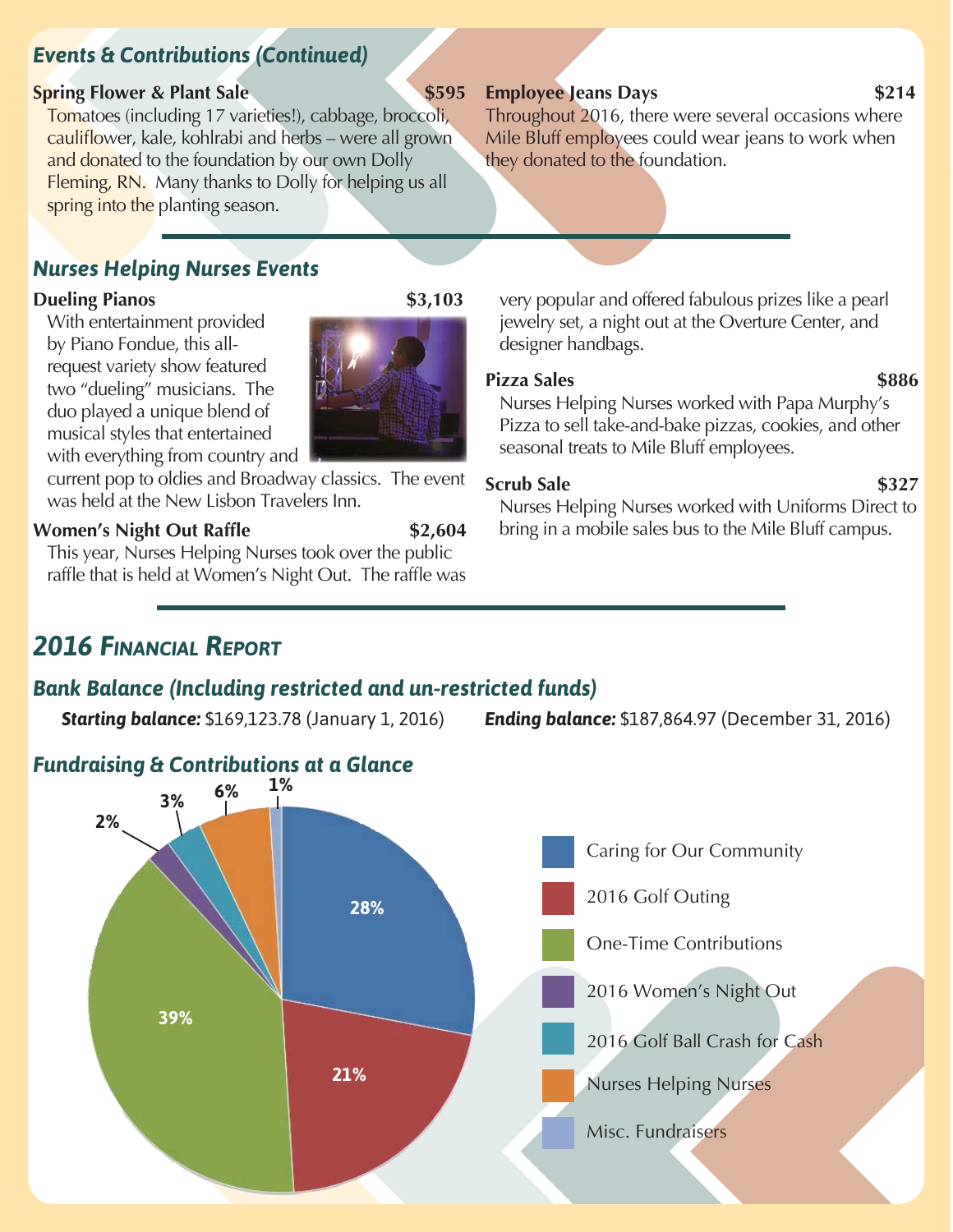# *FUNDS USED IN 2016*

#### *Carol Purvis Education Fund Scholarships*

#### **Rhonda Larson (Cancer Care): \$1,000**

Rhonda used her scholarship as she continued on the path toward earning her Masters Degree in Nursing Leadership and Administration from Grand Canyon University. This degree prepares graduates for the advanced role of nursing and healthcare management.

#### **Charity Mesa (Health Information): \$750**

Charity is currently pursuing an Associates Degree in Health Information and Informatics Management from Mid-State Technical College. This growing career includes the practice of acquiring, analyzing, and protecting digital and traditional medical information, vital to *providing good quality patient care.* 

 *"Since being named one of the recipients of this scholarship, my dream is becoming a reality at Mid-State Technical College. Without those who support medical education, students such as myself would be unable to pursue degrees in the health care industry.* 

*My passion for Health Information is matched by my desire to provide an outstanding patient experience at Mile Bluff. My decision to specialize in Health Informatics and Information Management comes from the heart."*

-Charity Mesa, Health Information

#### *Nurses Helping Nurses Tuition Reimbursement*

#### **Rhonda Larson (Cancer Care): \$2,000**

Rhonda is attending Grand Canyon University in pursuit of her Masters Degree in Nursing Leadership and Administration.

### **Julie Raymond (Acute Care): \$1,000**

Julie attended Chamberlain College of Nursing in pursuit of her Bachelor of Nursing degree. She finished her program in December, 2015.

#### *2016 Equipment Purchases*

#### **Two NuStep T4r Recumbent Cross Trainer: \$8,009**

These exercise bikes are being used in Mile Bluff's Rehabilitation Services and Health Promotion departments.

The cross trainer is safe and low impact, and mimics weight bearing activities.

#### **Blanket warmer:** \$5,510

This piece of equipment is used in the Acute Care Department and will replace a much smaller unit. The warm blankets provide comfort to patients in the inpatient setting.

**200 Childbirth Education Binders & Booklets: \$2,793** Funded by proceeds from Women's Night Out, these binders and education booklets were used by the Childbirth Education Department. The booklets contain links to educational videos and serve as a reference guide for expecting families.

#### **Adjust-A-Sink System: \$4,360**

This adjustable beautician sink is used in the beauty salon at Fair View Nursing & Rehabilitation Center. The adjustable height allows residents to remain in their wheelchairs while washing their hair. Not only does this new system make it more comfortable for residents, it also increases their safety.

#### **Reach Out and Read Books: \$2,095**

All of Mile Bluff's clinics participate in the Reach Out and Read Program. This initiative provides a new book to every child ages 6 months to 5 years of age when they come in for their well-child exams. The funds were used to purchase books at a reduced rate through the Reach Out and Read Program.

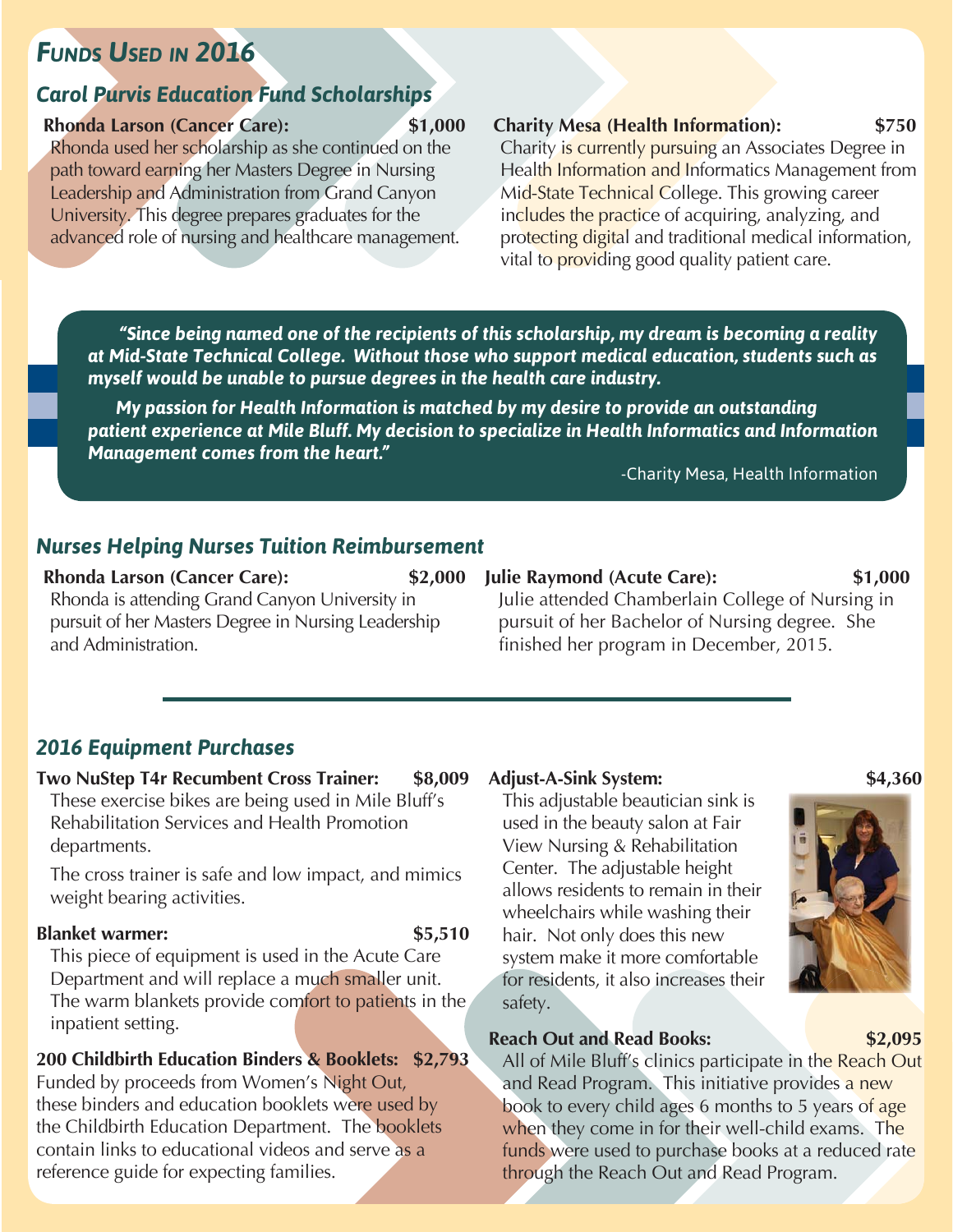# *Equipment Purchases (continued)*

#### **Electric lift massage table:** \$2,100

This table is in Mile Bluff's Massage Therapy Department and can be adjusted electronically while the massage client is on the table. It is more comfortable for patients and for the massage therapists.

*"When I lower the table all the way down for clients who are in wheelchairs, I can see their fear drain away because they no longer have to worry about how they are going to get onto the table. The new table sets the stage for a much more relaxing experience for them. We are so grateful to the foundation for purchasing this new table."* 

-Barb Hoffmann, Mile Bluff Massage Therapist

#### **10 "Visioncare" communication boards with accessories: \$1,654**

These communication boards are used in the Surgery Department. For each surgical patient, the Operating Room staff writes the names of those on the surgical team, pain management plans, transportation plans, and much more.

### **MedaSonics First Beat Fetal Doppler System: \$930**

This piece of equipment is used at Delton Family Medical Center for maternity care. Starting at 10 weeks of pregnancy, the fetal monitor is used to listen to the baby's heartbeat.

**60" Smart TV and wall mount system: \$1,043**

This TV replaced a small, old TV that was used in the lobby of Fair View Nursing & Rehabilitation Center.

#### **Dell Latitude laptop: \$1,073**

This computer is used by the registered dietitian nutritionists in Mile Bluff's Food and Nutrition Department when they are on-call.

When new patients or residents are admitted over the weekend, dietitians securely access patient/resident information off-site to prescribe the best plan for the patient.

### **Breast Self-Examination Model: \$542**

Medical Imaging uses this education model to promote the importance of self breast exams. The model is available in the department for patient education and at community events like Women's Night Out.

# *APPROVED EQUIPMENT PURCHASES FOR 2017*

### **4-D intercavity ultrasound probes \$8,192**

In the Medical Imaging Department, the two new 4-D ultrasound probes will assist technologists in providing more specific details during an ultrasound. These additional details will help healthcare providers and radiologists better diagnose and treat patients.

### **Smoke evacuator generators** \$8,115

them to fully empty their bladder, infections can occur. The new scanner will allow staff members to detect the volume of urine in a resident's bladder, so it can be emptied, if needed.

The three new generators will be used when cauterization (a treatment to stop bleeding) is performed during surgery. The equipment combines suction with the cauterizing tool, to remove the smoke that is produced when a surgeon cauterizes an incision. The added suction eliminates second-hand smoke exposure for those in the operating room.

### **Bladder scanner** \$6,995

This scanner will be used to decrease the instances of bladder infections for residents at Fair View Nursing & Rehabilitation Center. Bladder infections are a common occurrence in the long-term care setting. When residents have health issues that do not allow

**Curvilinear probe** \$6,630 This will primarily be used by the Anesthesia Services Department during orthopedic procedures in Mile Bluff's operating room. The new probe will allow the staff to provide more targeted pain management. It will also help to improve post-operative outcomes by reducing pain and minimizing the need for opioid medications.

## **Bariatric treatment chairs 86,315**



These three new chairs will replace the current smaller chairs in the Infusion & Cancer Care Department that are starting to wear out.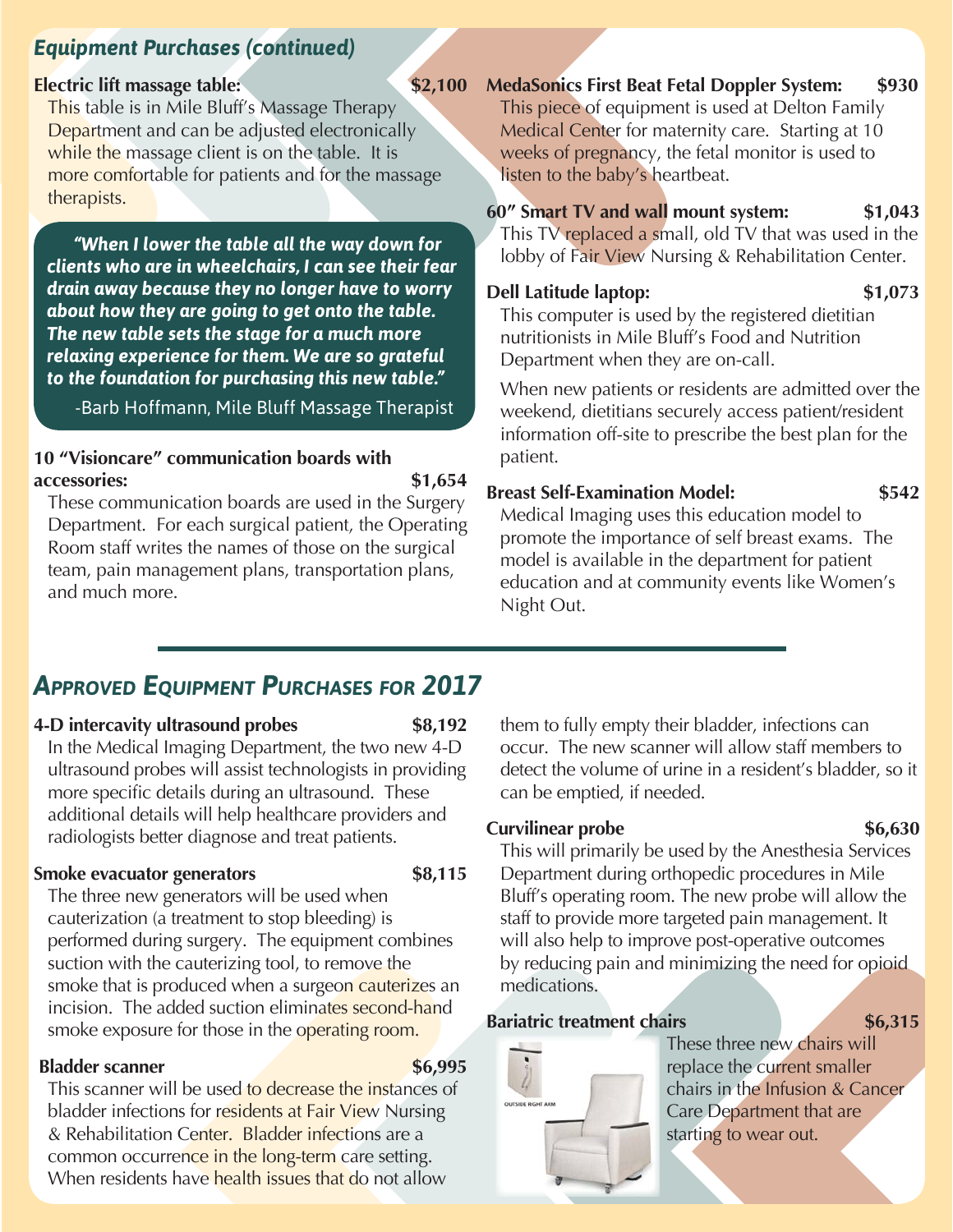# *Approved 2017 Equipment Purchases (continued)*

#### **Patient communication boards** \$4,001

Used in the inpatient setting, the 26 boards will allow for improved communication between patients and staff members.

#### **MRI pulse ox machine** \$3,075

This will be used in the Medical Imaging Department to track blood pressure, pulse and oxygen levels during an MRI procedure. This can provide



insight into a patient's underlying health problem, and can also help technologists detect a patient's pain, respiratory issues, cardiac distress, or any other difficulties that may arise during an exam.

#### **IOPI** system \$1,200

This will be used in the Speech & Language Pathology Department to measure the strength of a person's tongue. It will most often be used by members of the geriatric population who are demonstrating weakness resulting in swallowing or speech difficulties. Performing tongue exercises using the IOPI can provide immediate feedback on how to make improvements for a patient.

#### **Baby Cradle & Bedding sets \$612**

This cradle and coordinating bedding sets will be used by the Obstetrics Department during times of infant loss. In unfortunate circumstances, this set-up will be used in conjunction with a cooling pump system, and extend the time the body of a stillborn baby can stay with grieving parents. This will allow patients the "gift" of time" during their loss.

#### **CD players** \$350

Music has been found to increase comfort and relaxation during times of anxiety and stress. For some, undergoing medical imaging tests can be stressful; so the Medical Imaging Department plans to use these three players to provide music therapy during tests and procedures, in order to enhance or calm a patient's mood.

# *Proposed expense:* \$48,078

# *2016 DONORS*

#### *Business Donors*

**Platinum = \$5,000+** Hillsboro Equipment & Mauston Equipment, Inc.

#### **Gold = \$1,000 - \$4,999**

3RT Networks Bonded Collectors of Wisconsin BTU Management

#### **Silver = \$250 - \$999**

Bank of Mauston Bank of Wisconsin Dells BARDO Custom Blending BMO Harris Bank Curran, Hollenbeck & Orton

#### **Bronze = up to \$249**

Bobbi Brandt, Castle Rock Realty Dells Animal Hospital, Inc Eagle Promotions, Inc Eide Bailly, LLP Festival Foods Field's at the Wilderness

Pat Connors, Castle Rock Realty Gundersen Health Systems Hall, Render, Killian, Heath & Lyman, PC

Ho-Chunk Nation Horty Elving Johnson Insurance Services Market and Johnson, Inc Pinnacle Orthopaedics

Innervisions Counseling & Consulting LaCrosse Sign Co, Inc Lange Plumbing Lemonweir Valley Telcom/LYNXX Lenorud Services, Inc. Marshfield Labs

Quarles & Brady, LLP Reisner Hudepohl Financial Services Rudig-Jensen

Reinhart Food Service Royal Bank Scott Construction, Inc. Tri-State Adjustments Unity & UW Health

McKinney's Home Decorating, Inc. Mercer Health and Benefits LLC Phillips HealthMart Pharmacy ProAssurance Casualty Company Select Sound Services, Inc Superior Health Linens, LLC

Scully Oil Co

Unity Point Meriter UW Department of Radiology Wisconsin Medical Society Insurance & Financial Services

Trustaff Uniquely Hostas Wieser Concrete Wisconsin River Brands, Inc. WISHIN

*We have made every effort to include all of our 2016 supporters.*